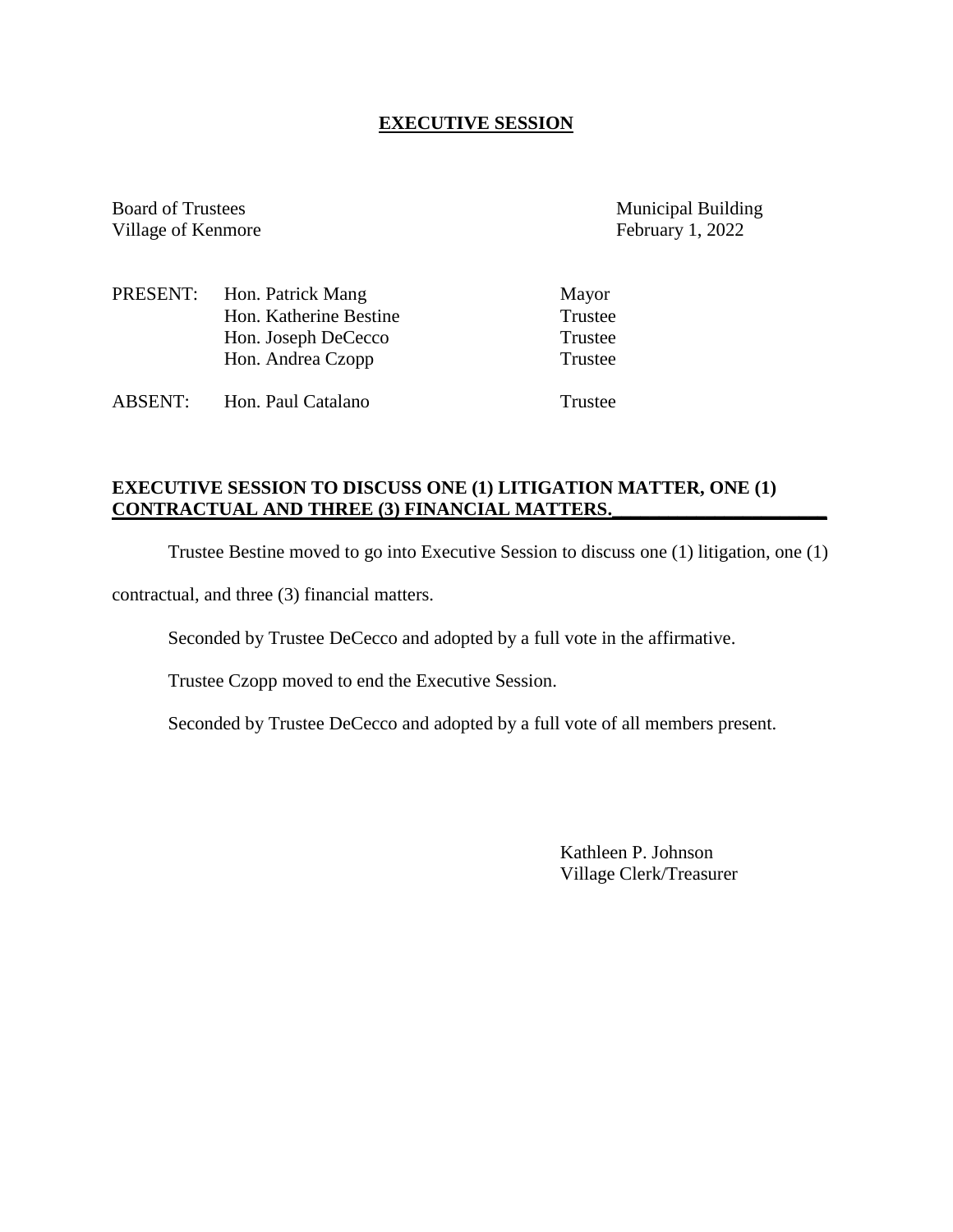#### **CORPORATION PROCEEDINGS**

Village of Kenmore February 1, 2022 PRESENT: Hon. Patrick Mang Mayor Hon. Katherine Bestine Trustee Hon. Joseph DeCecco Trustee Hon. Andrea Czopp Trustee ABSENT: Hon. Paul Catalano Trustee

The meeting was called to order at 7:30 p.m. by Mayor Patrick Mang. The Mayor led the Pledge of Allegiance.

## **BOARD APPROVED AN AGREEMENT WITH ERIE COUNTY CONCERNING** FUNDING FOR THE KENMORE FIRE DEPARTMENT.

Trustee Bestine moved to approve an agreement with Erie County for \$150,000 in ARPA

funding for the Kenmore Fire Department. A copy of the agreement is appended to these minutes

for record purposes.

Seconded by Trustee DeCecco and adopted by a full vote in the affirmative.

## **BOARD APPROVED AND GRANTED PERMISSION FOR THREE DEPARTMENT OF PUBLIC WORKS EMPLOYEES TO A TRAINING \_\_\_\_\_\_\_**

Trustee DeCecco moved to approve and granted permission for Scott Hayward, Jack

Johnson and Chris Trautman to attend the "Western NY Water Works Conference" on February

16, 2022 in Batavia, N.Y., with expenses.

Seconded by Trustee Bestine and adopted by a full vote in the affirmative.

#### **BOARD APPROVED THE 2021 ANNUAL REPORT FOR THE BUILDING**  DEPARTMENT.

Trustee Czopp moved to approve the 2021 Annual Report for the Building Department.

A copy of the Annual Report is attached to these minutes for record purposes.

Seconded by Trustee Bestine and adopted by a full vote in the affirmative.

Board of Trustees Municipal Building